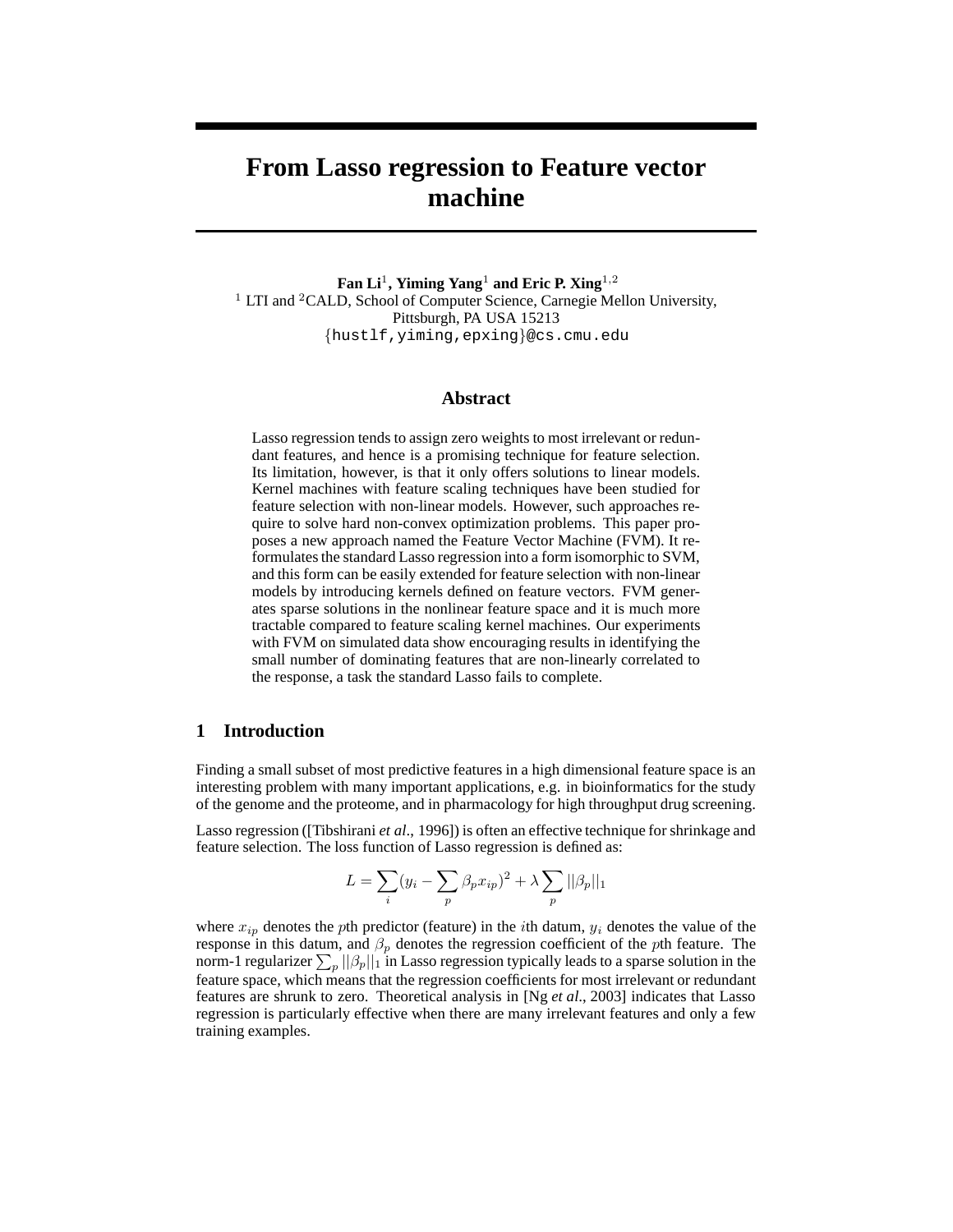One of the limitations of standard Lasso regression is its assumption of linearity in the feature space. Hence it is inadequate to capture non-linear dependencies from features to responses (output variables). To address this limitation, [Roth, 2004] proposed "generalized Lasso regressions" (GLR) by introducing kernels. In GLR, the loss function is defined as

$$
L = \sum_{i} (y_i - \sum_{j} \alpha_j k(x_i, x_j))^2 + \lambda \sum_{i} ||\alpha_i||_1
$$

where  $\alpha_i$  can be regarded as the regression coefficient corresponding to the *j*th basis in an *instance space* (more precisely, a kernel space with its basis defined on all examples), and  $k(x_i, x_j)$  represents some kernel function over the "argument" instance  $x_i$  and the "basis" instance  $x_j$ . The non-linearity can be captured by a non-linear kernel. This loss function typically yields a sparse solution in the instance space, but not in feature space where data was originally represented. Thus GLR does not lead to compression of data in the feature space.

[Weston *et al*., 2000], [Canu *et al*., 2002] and [Krishnapuram *et al*., 2003] addressed the limitation from a different angle. They introduced *feature scaling kernels* in the form of:

$$
K_{\theta}(x_i, x_j) = \phi(x_i * \theta)\phi(x_j * \theta) = K(x_i * \theta, x_j * \theta)
$$

where  $x_i * \theta$  denotes the component-wise product between two vectors:  $x_i * \theta$  =  $(x_{i1}\theta_1, ..., x_{ip}\theta_p)$ . For example, [Krishnapuram *et al.*, 2003] used a feature scaling polynomial kernel:

$$
K_{\gamma}(x_i, x_j) = (1 + \sum_p \gamma_p x_{ip} x_{jp})^k,
$$

where  $\gamma_p = \theta_p^2$ . With a norm-1 or norm-0 penalizer on  $\gamma$  in the loss function of a feature scaling kernel machine, a sparse solution is supposed to identify the most influential features. Notice that in this formalism the feature scaling vector  $\theta$  is inside the kernel function, which means that the solution space of  $\theta$  could be non-convex. Thus, estimating  $\theta$ in feature scaling kernel machines is a much harder problem than the convex optimization problem in conventional SVM of which the weight parameters to be estimated are outside of the kernel functions.

What we are seeking for here is an alternative approach that guarantees a sparse solution in the feature space, that is sufficient for capturing both linear and non-linear relationships between features and the response variable, and that does not involve parameter optimization inside of kernel functions. The last property is particularly desirable in the sense that it will allow us to leverage many existing works in kernel machines which have been very successful in SVM-related research.

We propose a new approach where the key idea is to re-formulate and extend Lasso regression into a form that is similar to SVM except that it generates a sparse solution in the feature space rather than in the instance space. We call our newly formulated and extended Lasso regression "Feature Vector Machine" (FVM). We will show (in Section 2) that FVM has many interesting properties that mirror SVM. The concepts of support vectors, kernels and slack variables can be easily adapted in FVM. Most importantly, all the parameters we need to estimate for FVM are outside of the kernel functions, ensuring the convexity of the solution space, which is the same as in SVM.  $<sup>1</sup>$  When a linear kernel is put to use with no</sup> slack variables, FVM reduces to the standard Lasso regression.

<sup>&</sup>lt;sup>1</sup>Notice that we can not only use FVM to select important features from training data, but also use it to predict the values of response variables for test data (see section 5). We have shown that we only need convex optimization in the training phase of FVM. In the test phase, FVM makes a prediction for each test example independently. This only involves with a one-dimensional optimization problem with respect to the response variable for the test example. Although the optimization in the test phase may be non-convex, it will be relatively easy to solve because it is only one-dimensional. This is the price we pay for avoiding the high dimensional non-convex optimization in the training phase, which may involve thousands of model parameters.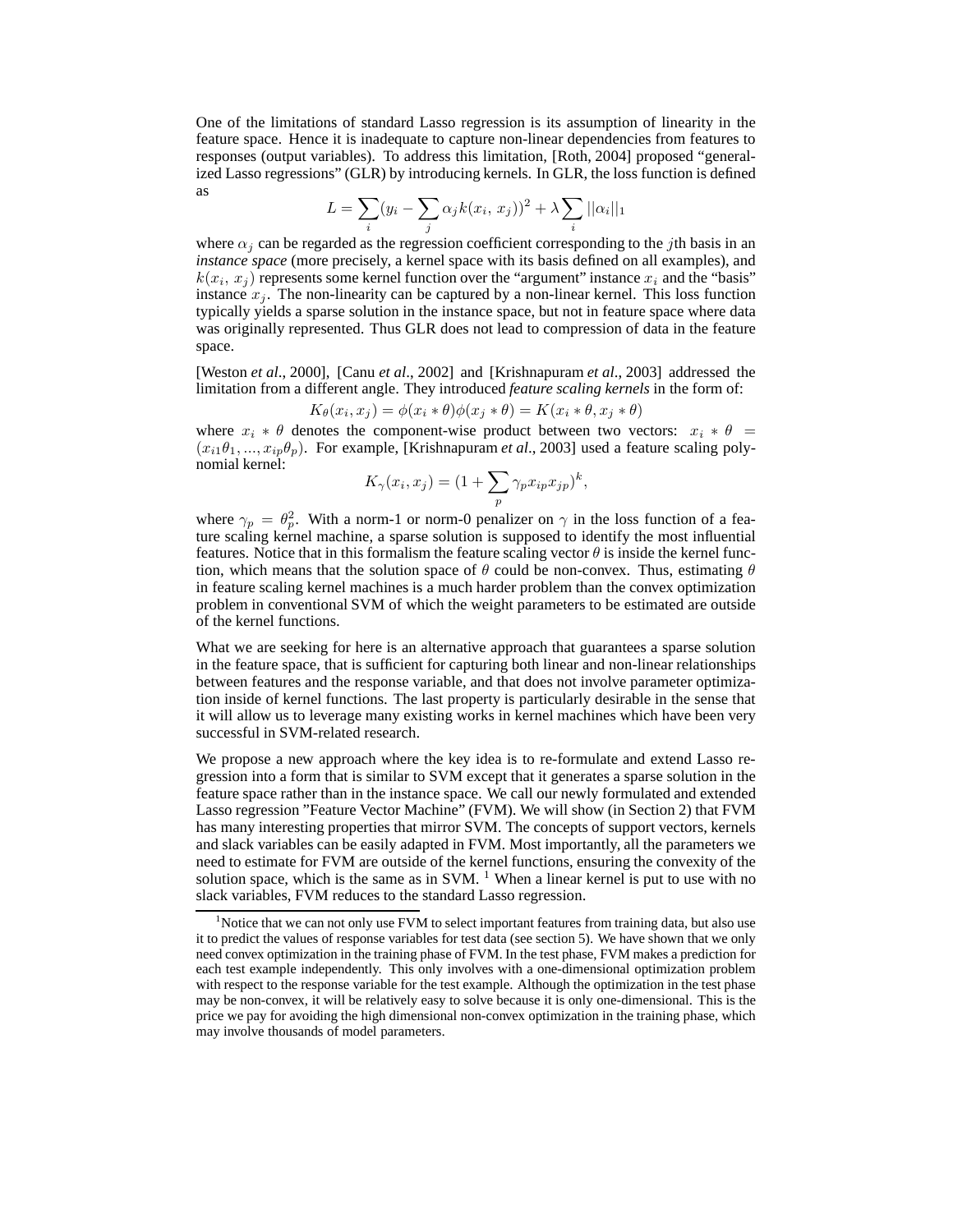We notice that [Hochreiter *et al*., 2004] has recently developed an interesting feature selection technique named "potential SVM", which has the same form as the basic version of FVM (with linear kernel and no slack variables). However, they did not explore the relationship between "potential SVM" and Lasso regression. Furthermore, their method does not work for feature selection tasks with non-linear models since they did not introduce the concepts of kernels defined on feature vectors.

In section 2, we analyze some geometric similarities between the solution hyper-planes in the standard Lasso regression and in SVM. In section 3, we re-formulate Lasso regression in a SVM style form. In this form, all the operations on the training data can be expressed by dot products between feature vectors. In section 4, we introduce kernels (defined for feature vectors) to FVM so that it can be used for feature selection with non-linear models. In section 5, we give some discussions on FVM. In section 6, we conduct experiments and in section 7 we give conclusions.

# **2 Geometric parity between the solution hyper-planes of Lasso regression and SVM**

Formally, let  $X = [x_1, ..., x_N]$  denote a sample matrix, where each column  $x_i =$  $(x_1, \ldots, x_K)^T$  represents a *sample vector* defined on K features. A *feature vector* can be defined as a transposed row in the sample matrix, i.e.,  $f_q = (x_{1q}, \ldots, x_{Nq})^T$  (corresponding to the q row of **X**). Note that we can write  $X^T = [f_1, \ldots, f_K] = \mathbf{F}$ . For convenience, let  $y = (y_1, \ldots, y_n)^T$  denote a *response vector* containing the responses corresponding to all the samples.

Now consider an *example space* of which each basis is represented by an  $x_i$  in our sample matrix (note that this is different from the space "spanned" by the sample vectors). Under the example space, both the features  $f_q$  and the response vector y can be regarded as a point in this space. It can be shown that the solution of Lasso regression has a very intuitive meaning in the example space: the regression coefficients can be regarded as the weights of feature vectors in the example space; moreover, all the non-zero weighted feature vectors are on two parallel hyper-planes in the example space. These feature vectors, together with the response variable, determine the directions of these two hyper-planes. This geometric view can be drawn from the following recast of the Lasso regression due to [Perkins *et al*., 2003]:

$$
|\sum_{i}(y_{i}-\sum_{p}\beta_{p}x_{ip})x_{iq}| \leq \frac{\lambda}{2}, \quad \forall q
$$
  
\n
$$
\Rightarrow |f_{q}(y-[f_{1},...,f_{K}]\beta)| \leq \frac{\lambda}{2}, \quad \forall q.
$$
 (1)

It is apparent from the above equation that  $y - [f_1, \ldots, f_K]$  defines the orientation of a separation hyper-plane. It can be shown that equality only holds for non-zero weighted features, and all the zero weighted feature vectors are between the hyper-planes with  $\lambda/2$ margin (Fig. 1a).

The separating hyper-planes due to (hard, linear) SVM have similar properties as those of the regression hyper-planes described above, although the former are now defined in the feature space (in which each axis represents a feature and each point represents a sample) instead of the example space. In an SVM, all the non-zero weighted samples are also on the two  $\lambda/2$ -margin separating hyper-planes (as is the case in Lasso regression), whereas all the zero-weighted samples are now *outside* the pair of hyper-planes (Fig 1b). It's well known that the classification hyper-planes in SVM can be extended to hyper-surfaces by introducing kernels defined for *example vectors*. In this way, SVM can model non-linear dependencies between samples and the classification boundary. Given the similarity of the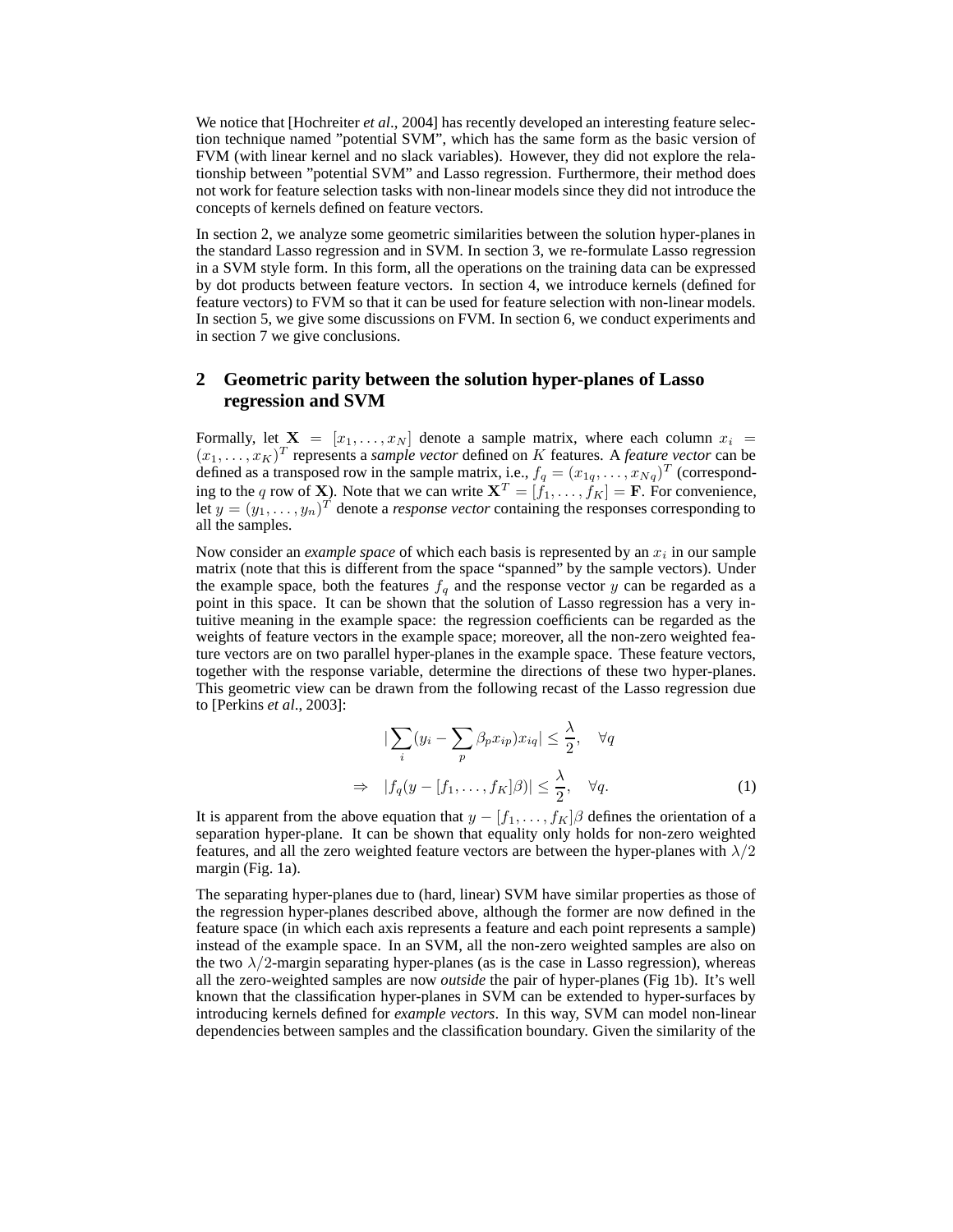

Figure 1: Lasso regression vs. SVM. (a) The solution of Lasso regression in the example space. X1 and X2 represent two examples. Only feature  $a$  and  $d$  have non-zero weights, and hence the *support features*. (b)The solution of SVM in the feature space. Sample X1,  $X3$  and  $X5$  are in one class and  $X2$ ,  $X4$ ,  $X6$  and  $X8$  are in the other.  $X1$  and  $X2$  are the *support vectors* (i.e., with non-zero weights).

geometric structures of Lasso regression and SVM, it is nature to pursue in parallel how one can apply similar "kernel tricks" to the *feature vectors* in Lasso regression, so that its feature selection power can be extended to non-linear models. This is the intension of this paper, and we envisage full leverage of much of the computational/optimization techniques well-developed in the SVM community in our task.

# **3 A re-formulation of Lasso regression akin to SVM**

[Hochreiter *et al*., 2004] have proposed a "potential SVM" as follows:

$$
\begin{cases}\n\min_{\beta} \qquad \frac{1}{2} \sum_{i} (\sum_{p} \beta_{p} x_{ip})^{2} \\
\underline{\text{s.t.}} \qquad |\sum_{i} (y_{i} - \sum_{p} \beta_{p} x_{ip}) x_{iq}| \leq \frac{\lambda}{2} \qquad \forall q.\n\end{cases} \tag{2}
$$

To clean up a little bit, we rewrite Eq. (2) in linear algebra format:

$$
\begin{cases}\n\min_{\beta} & \frac{1}{2} ||[f_1^T, \dots, f_K^T] \beta||^2 \\
\text{s.t.} & |f_q(y - [f_1, \dots, f_K] \beta)| \le \frac{\lambda}{2}, \quad \forall q.\n\end{cases} \tag{3}
$$

A quick eyeballing of this formulation reveals that it shares the same constrain function needed to be satisfied in Lasso regression. Unfortunately, this connection was not further explored in [Hochreiter *et al*., 2004], e.g., to relate the objection function to that of the Lasso regression, and to extend the objective function using kernel tricks in a way similar to SVM. Here we show that the solution to Eq. (2) is exactly the same as that of a standard Lasso regression. In other words, Lasso regression can be re-formulated as Eq. (2). Then, based on this re-formulation, we show how to introduce kernels to allow feature selection under a non-linear Lasso regression. We refer to the optimization problem defined by Eq. (3), and its kernelized extensions, as *feature vector machine* (FVM).

**Proposition 1:** For a Lasso regression problem  $min_{\beta} \sum_i (\sum_p x_{ip} \beta_p - y_i)^2 + \lambda \sum_p |\beta_p|$ , if we have  $\beta$  such that: if  $\beta_q = 0$ , then  $|\sum_i (\sum_p \beta_p x_{ip} - y_i) x_{iq}| < \frac{\lambda}{2}$ ; if  $\beta_q < 0$ , then  $\sum_i (\sum_p \beta_p x_{ip} - y_i) x_{iq} = \frac{\lambda}{2}$ ; and if  $\beta_q > 0$ , then  $\sum_i (\sum_p \beta_p x_{ip} - y_i) x_{iq} = -\frac{\lambda}{2}$ , then  $\beta$  is the solution of the Lasso regression defined above. For convenience, we refer to the aforementioned three conditions on β as the *Lasso sandwich*.

**Proof:** see [Perkins *et al*., 2003].

**Proposition 2:** For Problem (3), its solution β satisfies the *Lasso sandwich*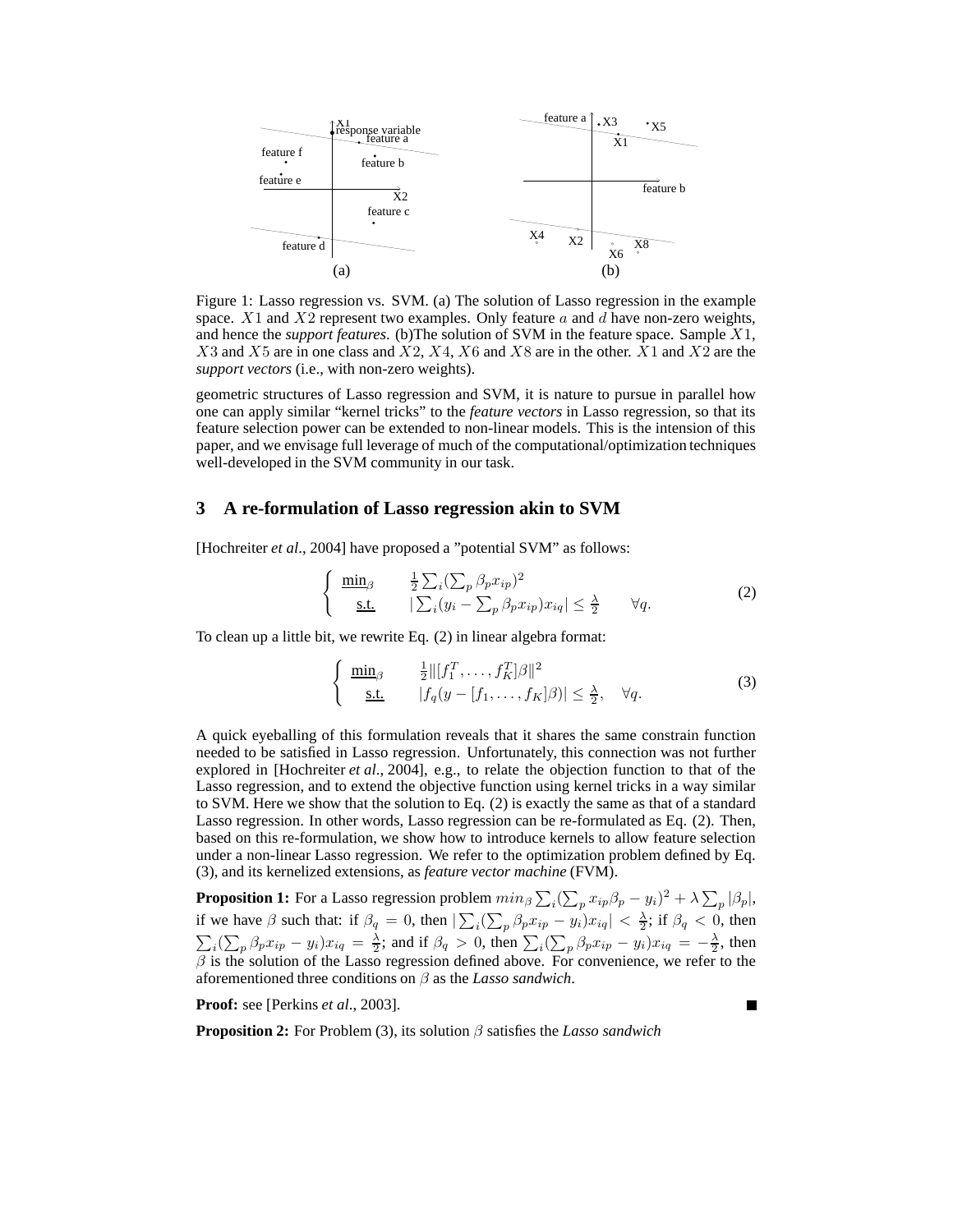**Sketch of proof:** Following the equivalence between feature matrix **F** and sample matrix **X** (see the begin of  $\S2$ ), Problem (3) can be re-written as:

$$
\begin{cases}\n\frac{\min_{\beta}}{\text{s.t.}} & \frac{1}{2}||X^T\beta||^2\\ \n& X(X^T\beta - y) - \frac{\lambda}{2}e \le 0\\ \n& X(X^T\beta - y) + \frac{\lambda}{2}e \ge 0\n\end{cases}
$$
\n(4)

where  $e$  is a one-vector of  $K$  dimensions. Following the standard constrained optimization procedure, we can derive the dual of this optimization problem. The Lagrange L is given by

$$
L = \frac{1}{2}\beta^T XX^T \beta - \alpha_+^T (X(X^T \beta - y) + \frac{\lambda}{2}e) + \alpha_-^T (X(X^T \beta - y) + \frac{\lambda}{2}e)
$$

where  $\alpha_+$  and  $\alpha_-$  are  $K \times 1$  vectors with positive elements. The optimizer satisfies:

$$
\nabla_{\beta}L = XX^T \beta - XX^T (\alpha_+ - \alpha_-) = 0
$$

Suppose the data matrix X has been pre-processed so that the feature vectors are centered and normalized. In this case the elements of  $XX<sup>T</sup>$  reflect the correlation coefficients of feature pairs and  $XX<sup>T</sup>$  is non-singular. Thus we know  $\beta = \alpha_+ - \alpha_-$  is the solution of this loss function. For any element  $\beta_q > 0$ , obviously  $\alpha_{+q}$  should be larger than zero. From the KKT condition, we know  $\sum_i (y_i - \sum_p \beta_p x_{ip}) x_{iq} = -\frac{\lambda}{2}$  holds at this time. For the same reason we can get when  $\beta_q < 0$ ,  $\alpha_{-q}$  should be larger than zero thus  $\sum_i (y_i \sum_p \beta_p x_{ip} x_{iq} = \frac{\lambda}{2}$  holds. When  $\beta_q = 0$ ,  $\alpha_{+q}$  and  $\alpha_{-q}$  must both be zero (it's easy to see they can not be both non-zero from KKT condition), thus from KKT condition, both  $\sum_i (y_i - \sum_p \beta_p x_{ip}) x_{iq} > -\frac{\lambda}{2}$  and  $\sum_i (y_i - \sum_p \beta_p x_{ip}) x_{iq} < \frac{\lambda}{2}$  hold now, which means  $|\sum_i (y_i - \sum_p \beta_p x_{ip}) x_{iq}| < \frac{\lambda}{2}$  at this time.

**Theorem 3:** Problem  $(3) \equiv$  Lasso regression.

**Proof.** Follows from proposition 1 and proposition 2.

#### **4 Feature kernels**

In many cases, the dependencies between feature vectors are non-linear. Analogous to the SVM, here we introduce kernels that capture such non-linearity. Note that unlike SVM, our kernels are defined on feature vectors instead of the sampled vectors (i.e., the rows rather than the columns in the data matrix). Such kernels can also allow us to easily incorporate certain domain knowledge into the classifier.

Suppose that two feature vectors  $f_p$  and  $f_q$  have a non-linear dependency relationship. In the absence of linear interaction between  $f_p$  and  $f_q$  in the the original space, we assume that they can be mapped to some (higher dimensional, possibly infinite-dimensional) space via transformation  $\phi(\cdot)$ , so that  $\phi(f_q)$  and  $\phi(f_q)$  interact linearly, i.e., via a dot product  $\phi(f_p)^T \phi(f_q)$ . We introduce kernel  $K(f_q, f_p) = \phi(f_p)^T \phi(f_q)$  to represent the outcome of this operation.

Replacing f with  $\phi(f)$  in Problem (3), we have

$$
\begin{cases}\n\min_{\beta} \qquad \frac{1}{2} \sum_{p,q} \beta_p \beta_q K(f_p, f_p) \\
\text{s.t.} \qquad \forall q, \quad |\sum_{p} \beta_p K(f_q, f_p) - K(f_q, y)| \le \frac{\lambda}{2}\n\end{cases} \tag{5}
$$

Now, in Problem 5, we no longer have  $\phi(\cdot)$ , which means we do not have to work in the transformed feature space, which could be high or infinite dimensional, to capture nonlinearity of features. The kernel  $K(\cdot, \cdot)$  can be any symmetric semi-positive definite matrix.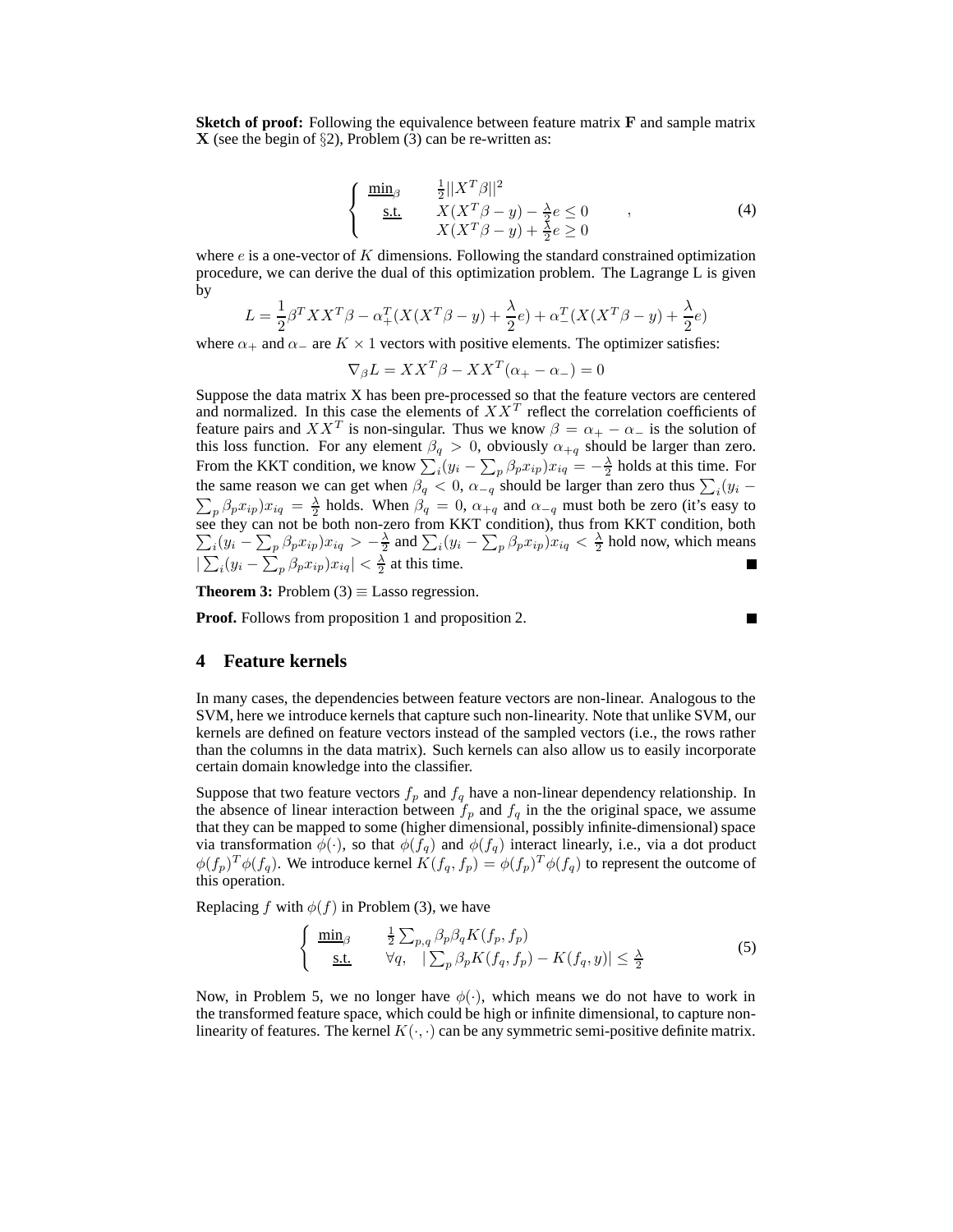When domain knowledge from experts is available, it can be incorporated into the choice of kernel (e.g., based on the distribution of feature values). When domain knowledge is not available, we can use some general kernels that can detect non-linear dependencies without any distribution assumptions. In the following we give one such example.

One possible kernel is the mutual information [Cover *et al*., 1991] between two feature vectors:  $K(f_p, f_q) = MI(f_p, f_q)$ . This kernel requires a pre-processing step to discritize the elements of features vectors because they are continuous in general. In this paper, we discritize the continuous variables according to their ranks in different examples. Suppose we have  $N$  examples in total. Then for each feature, we sort its values in these  $N$  examples. The first m values (the smallest m values) are assigned a scale 1. The  $m + 1$  to  $2m$ values are assigned a scale 2. This process is iterated until all the values are assigned with corresponding scales. It's easy to see that in this way, we can guarantee that for any two features p and q,  $K(f_p, f_p) = K(f_q, f_q)$ , which means the feature vectors are normalized and have the same length in the  $\phi$  space (residing on a unit sphere centered at the origin).

Mutual information kernels have several good properties. For example, it is symmetric (i.e.,  $K(f_p, f_q) = K(f_q, f_p)$ , non-negative, and can be normalized. It also has intuitive interpretation related to the redundancy between features. Therefore, a non-linear feature selection using generalized Lasso regression with this kernel yields human interpretable results.

## **5 Some extensions and discussions about FVM**

As we have shown, FVM is a straightforward feature selection algorithm for nonlinear features captured in a kernel; and the selection can be easily done by solving a standard SVM problem in the feature space, which yield an optimal vector  $\beta$  of which most elements are zero. It turns out that the same procedure also seemlessly leads to a Lasso-style regularized nonlinear regression capable of predicting the response given data in the original space.

In the prediction phase, all we have to do is to keep the trained  $\beta$  fixed, and turn the optimization problem  $(5)$  into an analogous one that optimizes over the response y. Specifically, given a new sample  $x_t$  of unknown response, our sample matrix **X** grows by one column  $X \to [X, x_t]$ , which means all our feature vectors gets one more dimension. We denote the newly elongated features by  $F' = \{f'_q\}_{q \in A}$  (note that A is the pruned index set corresponding to features whose weight  $\beta_q$  is non-zero). Let y' denote the elongated response vector due to the newly given sample:  $y' = (y_1, ..., y_N, y_t)^T$ , it can be shown that the optimum response  $y_t$  can be obtained by solving the following optimization problem <sup>2</sup>:

$$
\min_{y_t} K(y', y') - 2 \sum_{p \in A} \beta_p K(y', f'_p) \tag{6}
$$

When we replace the kernel function  $K$  with a linear dot product, FVM reduces to Lasso regression. Indeed, in this special case, it is easy to see from Eq. (6) that  $y_t = \sum_{p \in A} \beta_p x_{tp}$ , which is exactly how Lasso regression would predict the response. In this case one predicts  $y_t$  according to  $\beta$  and  $x_t$  without using the training data **X**. However, when a more complex kernel is used, solving Eq. (6) is not always trivial. In general, to predict  $y_t$ , we need not only  $x_t$  and  $\beta$ , but also the non-zero weight features extracted from the training data.

$$
min_{\beta} ||\phi(y') - \sum_{p} \beta_p \phi(f'_p)||^2 + \sum_{p} ||\beta_p||_1.
$$

Replacing the opt. argument  $\beta$  with y and dropping terms irrelevant to  $y_t$ , we will arrive at Eq. (6).

<sup>&</sup>lt;sup>2</sup>For simplicity we omit details here, but as a rough sketch, note that Eq. (5) can be reformed as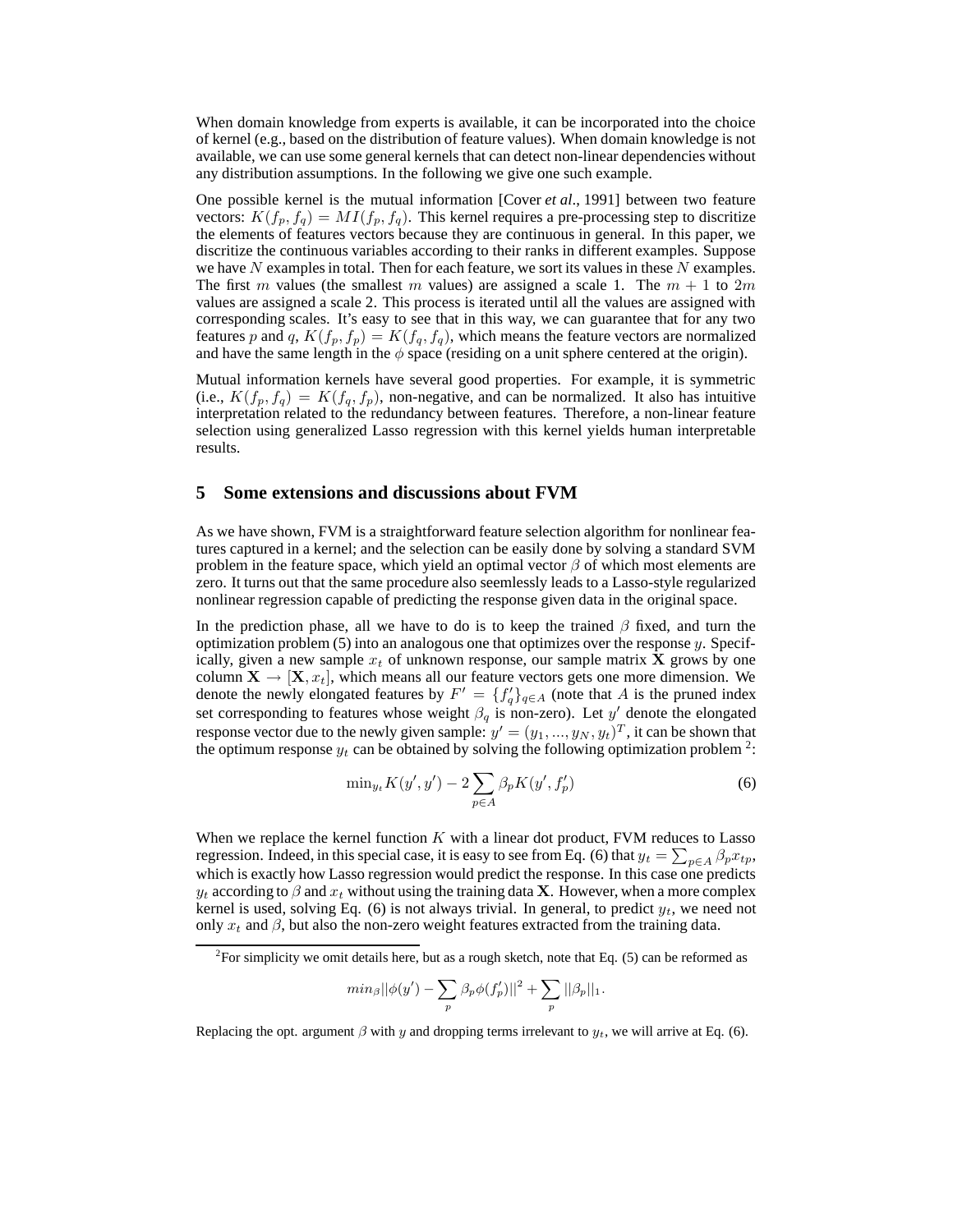As in SVM, we can introduce slack variables into FVM to define a "soft" feature surface. But due to space limitation, we omit details here. Essentially, most of the methodologies developed for SVM can be easily adapted to FVM for nonlinear feature selection.

# **6 Experiments**

We test FVM on a simulated dataset with 100 features and 500 examples. The response variable  $y$  in the simulated data is generated by a highly nonlinear rule:

$$
y = \sin(10 * f_1 - 5) + 4 * \sqrt{1 - f_2^2} - 3 * f_3 + \xi.
$$

Here feature  $f_1$  and  $f_3$  are random variables following a uniform distribution in [0, 1]; feature  $f_2$  is a random variable uniformly distributed in  $[-1, 1]$ ; and  $\xi$  represents Gaussian noise. The other 97 features  $f_4, f_5, ..., f_{100}$  are conditionally independent of y given the three features  $f_1$ ,  $f_2$  and  $f_3$ . In particular,  $f_4$ , ...,  $f_{33}$  are all generated by the rule  $f_j$  $3*f_1+\xi$ ;  $f_{34},..., f_{72}$  are all generated by the rule  $f_j = sin(10*f_2) + \xi$ ; and the remaining features ( $f_{73},..., f_{100}$ ) simply follow a uniform distribution in [0, 1]. Fig. 2 shows our data projected in a space spanned by  $f_1$  and  $f_2$  and y.

We use a mutual information kernel for our FVM. For each feature, we sort its value in different examples and use the rank to discritize these values into 10 scales (thus each scale corresponds to 50 data points). An FVM can be solved by quadratic programming, but more efficient solutions exist. [Perkins *et al*., 2003] has proposed a fast grafting algorithm to solve Lasso regression, which is a special case of FVM when linear kernel is used. In our implementation, we extend the idea of fast grafting algorithm to FVM with more general kernels. The only difference is that, each time when we need to calculate  $\sum_i x_{pi} x_{qi}$ , we calculate  $K(f_p, f_q)$  instead. We found that fast grafting algorithm is very efficient in our case because it uses the sparse property of the solution of FVM.

We apply both standard Lasso regression and FVM with mutual information kernel on this dataset. The value of the regularization parameter  $\lambda$  can be tuned to control the number of non-zero weighted features. In our experiment, we tried two choices of the  $\lambda$ , for both FVM and the standard Lasso regression. In one case, we set  $\lambda$  such that only 3 non-zero weighted features are selected; in another case, we relaxed a bit and allowed 10 features.

The results are very encouraging. As shown in Fig. (3), under stringent  $\lambda$ , FVM successfully identified the three correct features,  $f_1$ ,  $f_2$  and  $f_3$ , whereas Lasso regression has missed  $f_1$  and  $f_2$ , which are non-linearly correlated with y. Even when  $\lambda$  was relaxed, Lasso regression still missed the right features, whereas FVM was very robust.



Figure 2: The responses y and the two features  $f_1$  and  $f_2$  in our simulated data. Two graphs from different angles are plotted to show the distribution more clearly in 3D space.

# **7 Conclusions**

In this paper, we proposed a novel non-linear feature selection approach named FVM, which extends standard Lasso regression by introducing kernels on feature vectors. FVM